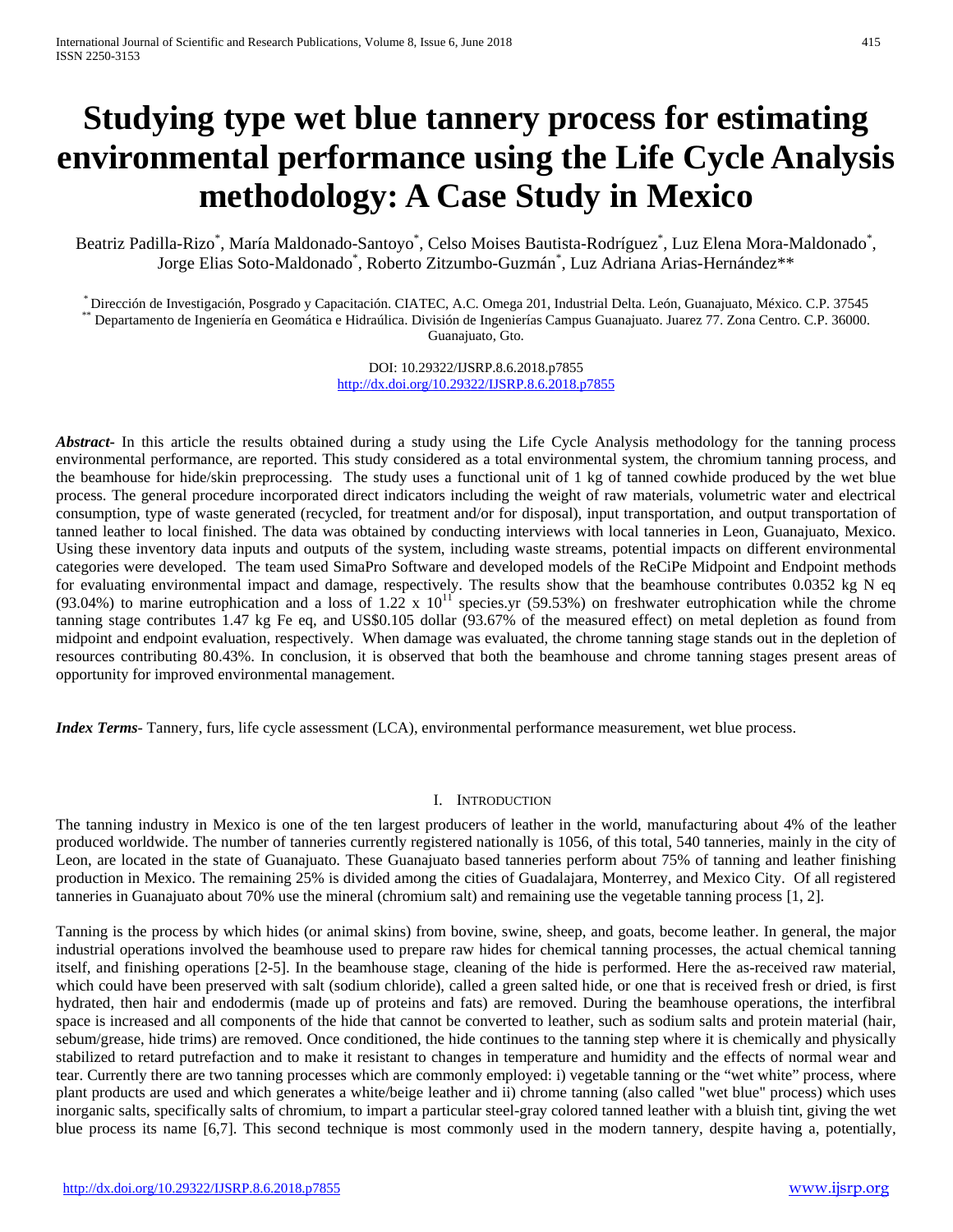greater environmental impact due to chromium has particular dangers. The chromium ions that are generated in the wet blue process are much more difficult to treat than the waste products of vegetable tanning. Once the leather from either the wet blue or wet white processes has been washed and dried, it passes to the finishing stage. Here it is subjected to a series of treatments to refine certain physicochemical properties needed in the finished leather products. These treatments are intended to provide upgrades and special properties to either side of tanned hide: the so-called flower (grain) side or the opposite, flesh side. Finishing also gives the leather protection against mechanical damage, moisture, dirt, and resistance to effects of further manufacturing of leather articles. Finishing can also be performed to develop special fashion effects. Additionally, leather finishing is done to remove, or increase the intensity of, unequal dying; to cover hide defects in the flower, or to give certain tactile qualities to the tanned product. Of these three stages, the first two, the beamhouse and chrome tanning, the methodologies are regularly standardized within the tanning industry, while the finishing stage poses the most variation as it is a function of final application of the finished leather product.

In the literature, it is well documented that during each stage a considerable amount of waste, both solid and aqueous, is generated. The major amount of waste and contaminated effluent is created during the beamhouse stage, which includes the activities soaking, liming, fleshing, and splitting, with the main purpose of cleaning the hide, to facilitate the tanning step. Specifically, during hide liming, which is performed to remove hair before tanning, 70% to the organic load in the effluent stream is produced, including all residual sulfides, 45% of the chromium free solid wastes (associated with sebum/grease, flesh, hair, and soluble proteins), 35% of total nitrogen, and approximately 50% of aqueous effluent volume [2-5, 8, 9]. The amount of waste generated in the tanning industry depends on the hide thickness and hide care as well as hair type, which in turn depends on the origin of the hides. Thus during LCA, it is important to consider the type of hide being tanned, since the process may vary (mainly in amount of water consumption and the total pollutant load in the effluent). The most common is bovine hide, followed by sheep and goat hides, while most literature reports results only from manufacturers that process bovine hides [2, 3, 5].

The amount and composition of the waste generated depends on different factors including the tanning technique used; the number, type, and sequence of unit operations (as some are optional), chemical dosage and control of the process variations. Additionally, it can be influenced not only by technical factors and operating formulations (infrastructure, environmental experience of the technical staff, etc.), but also by regional and national economic and social factors prevailing in this industrial sector. And finally, perhaps, by a perceived lack of support for providing external resources that facilitate any desired environmental improvement among tanners [2].

The current environmental impact in Mexico has been magnified by long periods in which waste management has been inadequate at a vast majority of tanneries and similar companies. Their solid wastes are accumulated in their plants and then are sent, in mass, to landfills or mixed municipal dumps. Most managers have to pay for third parties certificates to facilitate final disposal, however, since these wastes are highly bio-degradable, disposal in landfills generate strong, and unpleasant odors, and they can release the toxic chemicals they contain, into the soil or groundwater [3, 10]. Some of these solid wastes (flesh, hair, sebum/grease, hide trims and sludges) may be treated to recover valuable components including proteins (either collagen or keratin), chromium, or oils and fats for energy production  $[2, 3, 5, 11]$ . In the following section, we highlight some of the, admittedly, limited information about recovery and ways to increase valuation of the waste materials, their treatment and, finally, proper ways to dispose of these solid wastes.

Currently, all wastes from the tannery industry are considered hazardous which forces generators to either collect, confine, and store them on their premises, or transport them for recycling, reuse, or treatment using governmentally authorized companies [2, 11]. Thus governments have put significant pressure on leather producers to develop proper environmental management systems (EMS). These EMS would then direct the proper use and disposal of raw materials and wastes generated at each stage of the overall process. One of the tools commonly used in the EMS is life cycle analysis (LCA), a methodological tool for quantitative analysis to determine the environmental impact of a product, process, or activity [12-15]. It considers all the production phases of the product or process, from extraction of raw materials necessary for manufacture, to the final disposal as waste. However, in some cases, its scope can be reduced to a partial LCA, focused only on specific production phases, or even a single production step. The purpose of LCA in environmental management is the identification and quantification of the inputs and outputs of the process: energy and raw materials used, waste generation (treatment, recycling and disposal) and air, water or soil emissions to the environment [13,14,16]. LCA thus can actively assist in identifying opportunities to improve the environmental performance of products/processes at various stages, providing information for decision making enables the selection of relevant indicators of environmental performance and product marketing [13- 15].

According to the methodology described by ISO 14040 and ISO 14044, the LCA process, as an informative tool, can be divided into four main phases: goal and scope of the study, inventory analysis, impact analysis and interpretation of findings. These four phases are not purely sequential, LCA is an iterative informative tool, that allows the user to study operations at increased levels of detail during each successive iteration. The first phase, defining goal and scope, can pinpoint what is to be included in the study (system boundaries, functional unit and the environmental impact categories), in terms of the product system under analysis. The second, inventory analysis, includes data collection and calculation procedures to quantify the inputs (energy, raw- and processing materials) and outputs (products, byproducts/wastes, air and water emissions, and soil discharges). The third stage, impact assessment, is where the organization takes the results of the inventory analysis and classifies them in environmental impact categories. For example, emissions from burning a fuel may include effects on the global warming impact category, as quantified in kilograms of  $CO<sub>2</sub>$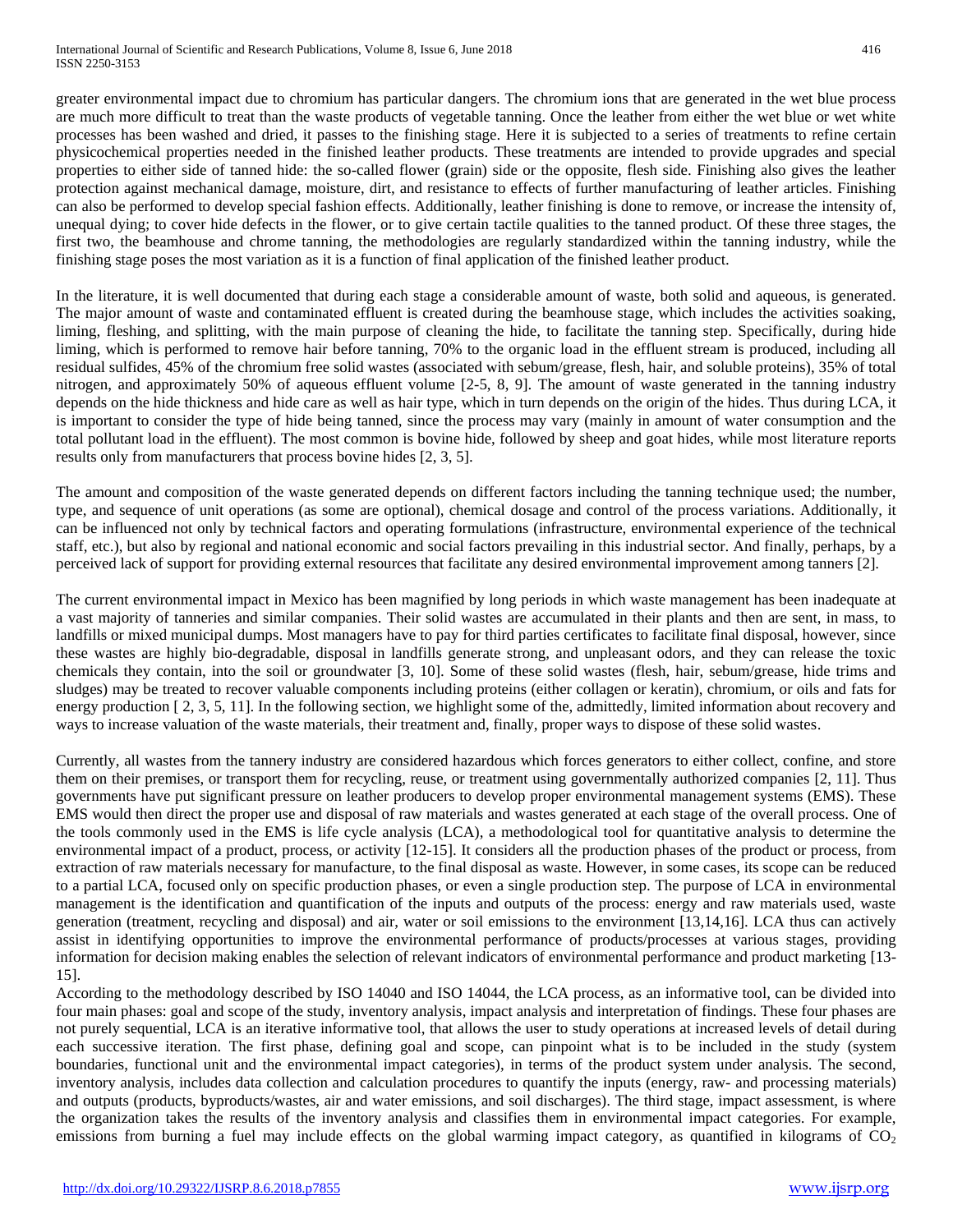equivalent (kg  $CO<sub>2</sub>$  eq). The fourth phase, interpretation, is where the results of the impact assessment are turned into recommendations and understandable arguments that facilitate decision making to achieve acceptable EMS [13, 17].

Several studies reported in the literature [18-22] show the advantages of using LCA methodologies across different industrial sectors, either to compare processes and/or products, to develop opportunities for process improvement, through cost control, or by learning about relevant environmental indicators and potential damage. Specifically, in the tanning industry, Brugnoli and Kral (2012) conducted a review of methodologies and recommendations in order to understand the carbon footprint to determine the climate change environmental impact. They suggested a functional unit of  $1 \text{ m}^2$  of finished leather (or  $1 \text{ kg}$  in the case of leather soles) and the system boundaries in the study to start with the animal being killed in a slaughterhouse and including all activities to prepare and tan the hide finishing the study set as the finished leather exited the tannery. Stages involved in the study included slaughterhouses, producers of chemicals, energy and water suppliers, tanneries, wastewater treatment plants and the waste treatment process [17]. The study by Laurenti et al. (2016) compared the chrome tanning and vegetable tanning processes for 12 tanneries in seven countries (including Mexico). These authors employed as their functional unit  $1 \text{ m}^2$  of leather (from 1.2 to 1.4 mm thick) and the evaluation compared both processes for total water consumption, energy consumption, and overall carbon footprint, across the various tanneries and processes that were included [7]. A similar study, performed by Zia-Uddin et al. in 2015, compared the environmental burdens in the tanning stage, either with chromium or aluminum use, they also using as their functional unit  $1 \text{ m}^2$  of leather [16]. They evaluated several environmental categories and resulting damage in their LCA.

Based on the advantages of LCA, this work presents a case study of the wet blue (chromium) tanning process used on bovine hides processed in Guanajuato, Mexico. The study includes an evaluation of several environmental indicators to identify opportunities to improve the environmental performance of this process in local tanneries.

#### II. METHODOLOGY

## *A. Objective and scope of the study*

It's the foremost preliminary step for proceeding with any research work writing. While doing this go through a complete thought process of your Journal subject and research for it's viability by following means: The goal was to obtain data on the wet blue tanning process from the tanning industry in Leon, Guanajuato, México. These data would then be used to estimate their environmental performance by preforming a LCA study to assist with the identification of opportunities for process improvement. The functional unit chosen was 1 kg of tanned bovine hide and included the beamhouse stage, the chrome tanning stage, and also considered the transport of raw materials and processing supplies and finally ended with the tanned hide transported to finishers. While the finishing step is important for a better understanding of the totality of a leather tanning, and might be included in the LCA study system, this stage was excluded from our study for the following reasons: i) more than 40% of the tanneries surveyed only carried their process through the tanning step before the leather was sold to others for finishing and, ii) companies that performed all of the process stages exhibited great variability in their methods for finishing the tanned hides, including significant differences in inputs and equipment used, making it difficult to homogenization the data obtained. Figure 1 is a diagram illustrating the system boundaries used in this study. Details of the inputs and outputs for each stage are listed. Notice that the transport of raw materials and supplies are included as well as distribution of the tanned wet blue hides.

## *B. Drawing up an inventory of inputs and outputs*

Information for this study was obtained during 2016 by conducting interviews at 39 tanneries that use the wet blue (chromium) process and were located in León, Guanajuato, Mexico. Questionnaires were sent to all local tanneries to solicit general information about their process activities. Specific questions related to their raw materials, including place of origin of hides and other inputs, number of hides processed, average water and energy consumption, amount and type of waste generated during each stage were included. Additional questions related to their recycling, treating and disposal practices, probable environmental emissions, and, finally, details concerning their sales of finished leather (quantities and shipping methods) were also included. Using this information, the inventory data, inputs and outputs of the process, within the limited system illustrated in figure 1, was prepared. All the variables were adjusted to annual production values and then normalized to the 1 kg functional unit. Any missing information was supplied using well accepted values obtained in the literature [3, 5, 9, 10, 22-27].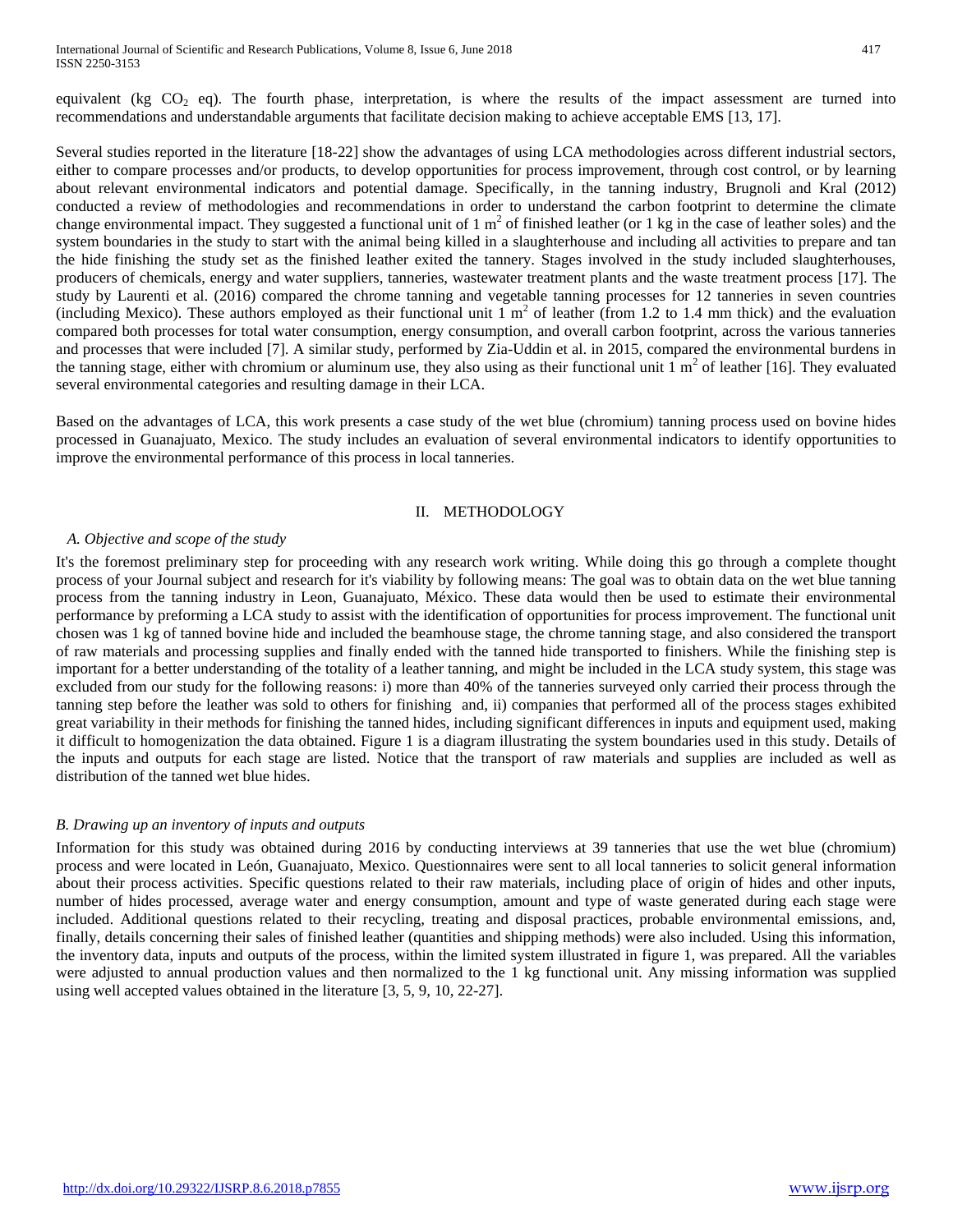

Figure 1. System boundaries for wet blue tanning process

## *C. Environmental performance evaluation*

The environmental performance modeling for the evaluation of wet blue tannery process, including the beamhouse operations, (chrome) tanning, transport of raw material and other inputs, and the distribution of finished wet blue tanned leather (as the system boundaries), was carried out using the Simapro 8 PhD software. The team employed the ReCiPe method in its two modalities: midpoint (H) for the evaluation of environmental impacts and endpoint (H) for the evaluation of damage. The main objective of ReCiPe is to transform the long list of Life Cycle Inventory (LCI) results into a limited number of scores in different indicators (the scores of the indicators express the relative severity on an environmental impact category), to provide information on the environmental performance of each activity in the study. This method was selected because the 18 impact categories classified in it represent a broad set of environmental content. In addition, this evaluation method satisfies the mandatory elements of the international LCA standards, the evaluated impact categories are accepted internationally and, finally, the characterization models used are scientifically and technically valid. This method is considered as a follow-up to the CML 2002 methods (with a focus on the midpoints) and Eco-indicator 99 (EI99) (with focus on the endpoint) and the scores of the indicators in each category are determined in a way similar to the method EI99, in addition to which, the use this software can to combine the modeling of both midpoint and endpoint approaches. These 18 categories were addressed: climate change, ozone depletion, terrestrial acidification, freshwater eutrophication, marine eutrophication, human toxicity, photochemical oxidants formation, particulate matter formation, terrestrial ecotoxicity, freshwater eco-toxicity, marine eco-toxicity, ionizing radiation, agricultural land occupation, urban land occupation, natural soil transformation, water depletion, metal depletion, and fossil depletion at the midpoint. Three categories were explored at the endpoint (or damage) level: human health, diversity of ecosystems and availability of resources [12]. It should be noted that, as with other methodologies, some impact categories are of global interest, including climate change, depletion of the ozone layer, and depletion of resources.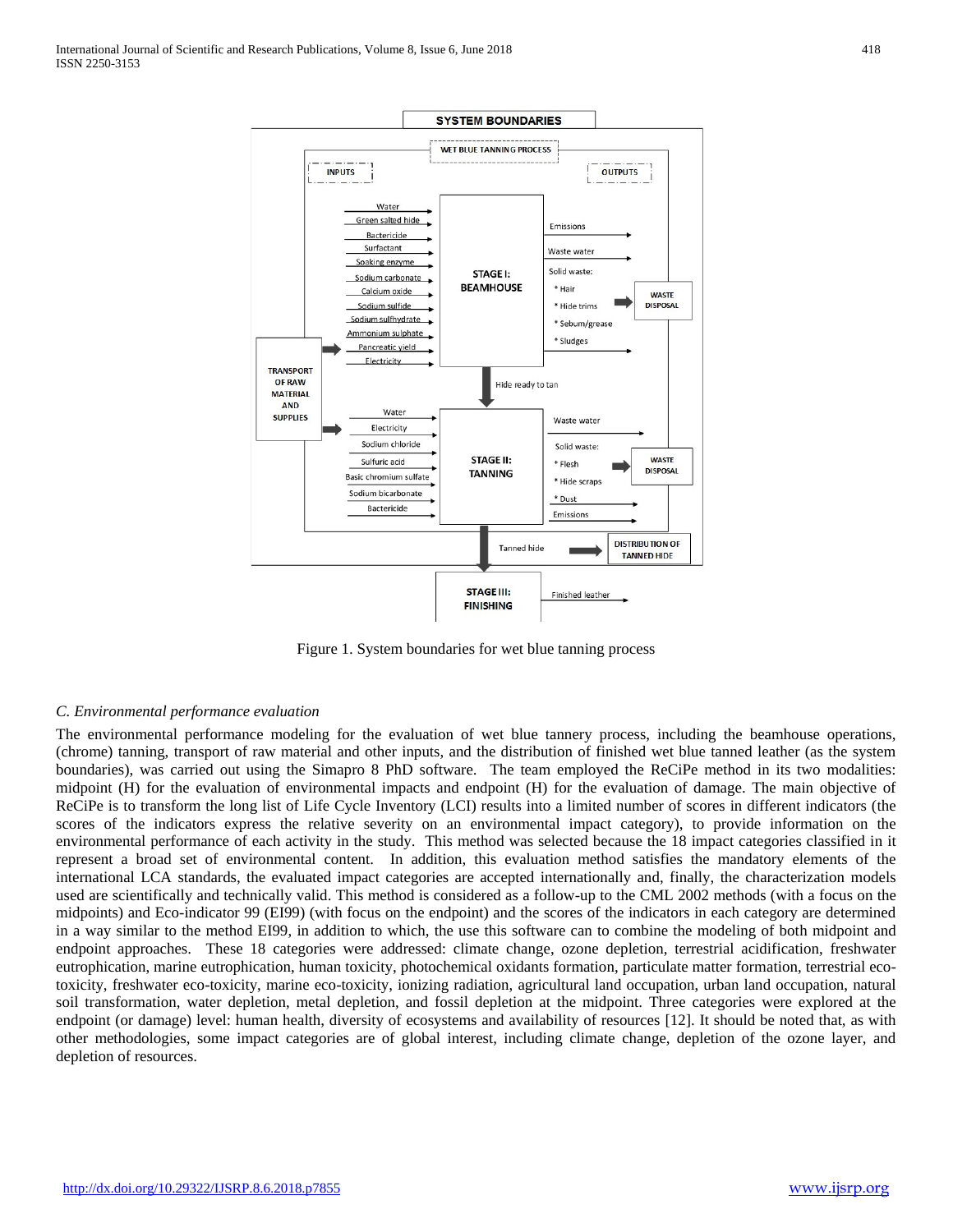## III. RESULTS

One noteworthy issue was that the team encountered a high level of unwillingness to participate in this data gathering effort among the local tanneries who were contacted. As stated above, only 39 tanneries currently operating in León, and using the wet blue tanning process, agreed to answer questionnaires, this represented a response rate of approximately 10.32%. Later, using the information collected in the questionnaires, the input and output inventory data for each process step was prepared. Figure 2a illustrates the types of hides processed at the interviewed tanneries; the most common was bovine (65.6%) followed by swine (16.8%).

Total environmental emissions are important indicators when assessing environmental impacts, this is why it is important to have information on the place of origin of the raw hide inputs; figure 2b shows that only 54.5% the original hides to be processed are of Mexican origin and the rest were imported (45.5%), mainly from the USA (34.9 %). This issue is related to the current market boom and the growing market for finished leather particularly for use by the automotive industry in Central Mexico. To meet this demand, tanneries have to import the hide, since domestic sources are insufficient to meet the current production demand. Using this information on raw material source it is possible to obtain indicators about the transport methods and travel distances involved, leading to a more complete understanding of the total environmental costs of the process.



Figure 2. Type of processed hide (a) and their place of origen (b).

The information obtained showed that the majority of sales of finished leather was to the shoe industry (68.6%), followed by leather goods (18.6 %), furniture (7.1%) and finally automotive (5.7%). It is important to note that the finished leather specifications are targeted to the product market and that the team noted significant differences in physicochemical properties and cost as a function of the finished product market.

Tanning processes generate large amounts of solid and aqueous waste. The information collected showed an amount of waste generated annually in the full tanning process (beamhouse, tanning, and finishing stages) of 133,324 ton/year of solid waste. This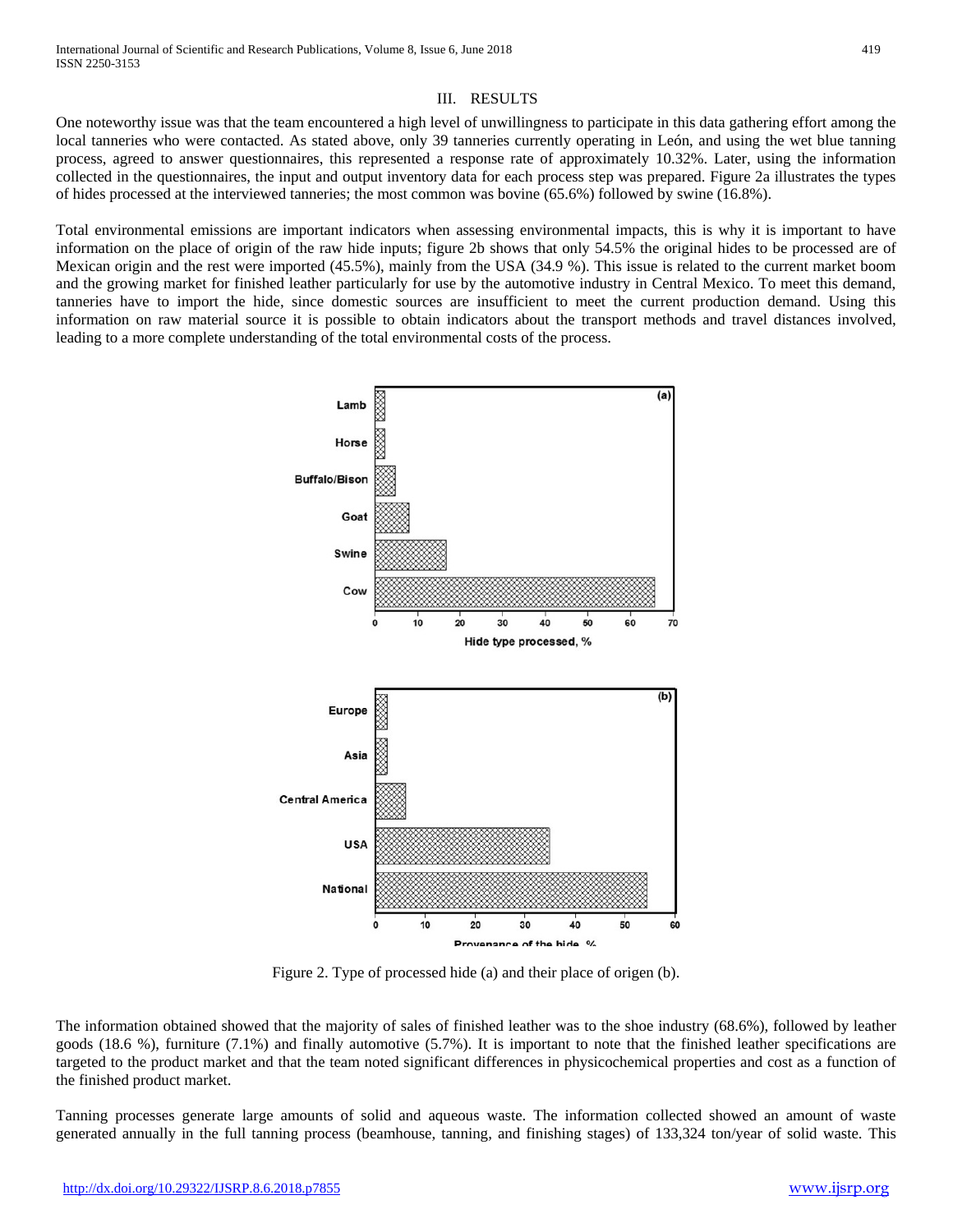includes hair, sebum/grease, hide trims, scrapings, leather trims, flesh, sludge, and dust/dirt. The major solid residues were flesh (31,657.5 ton/year) and hide trims (23,036.8 ton/year) (see figure 3). The most commonly recycled sub-product was animal protein, mainly collagen, which was commonly reused to produce food for dogs and cats; the sebum/grease obtained are using in the production of soaps and shampoo by some companies [28] (Bajza and Vrcek, 2001), and the hair waste (approximately 10,700 ton/year), is also a rich source of the protein keratin, which can be utilized by various industrial sectors including companies making cosmetics, foods, composites, or as a fertilizer or energy source, among others potentials[29]. There is little information reported about recovery of this waste product, however, suggesting that it is an opportunity for further exploitation. Here then, by gathering data to conduct a LCA for this industry, the team identified a potential new revenue stream for the industry, exposing one of the most important aspects of the LCA procedure, in general. The sludge that is generated contains an average of 35.0 % organic material and 65.0 % mineral matter [30,31] depending on operating practice. Its recovery, if enhanced, can be used as a resource for energy production, through bio-digesters, or composted to produce a low quality material intended for use on green areas. Similar work was reported by Guo-Tao et al. (2013), who published a study describing the conversion of tannery sewage sludge, in composite, by a high temperature aerobic fermentation process for possible application in agriculture and forestry [32].



Of these solids wastes: hair, sebum/grease, hide trims and sludge are generally generated in beamhouse stage; the flesh, hide scraps and dust/dirt in the tanning stage; and finished leather trims and others solids during the finishing stage. The total amount of aqueous residue generated, drawing on information from the team collected data, was  $3,653,444.2 \text{ m}^3/\text{year}$ . The beamhouse stage contributes 85.6%  $(3,127,348.2 \text{ m}^3/\text{year})$  and the (chrome) tanning stage 14.4 % (526,956 m<sup>3</sup>/year). Most small tanneries produce only slurries during finishing and they typically sent their tanned leathers to other companies having the machinery to give the required finish to the tanned leather, as stated earlier these external finishing operations were outside the scope of this study. Also important to note was that the aqueous waste values reported here are specific to tanning bovine hide [3, 23]; and the effluent parameters for each stage of the tanning process used information supplemented from the literature [5, 24, 25, 30].

Table 1 presents input and output inventory for the wet blue tanning process within the defined system (beamhouse stage, chrome tanning stage, transport of raw materials and supplies, and final leather distribution), using the 1 kg wet blue tanned cowhide functional unit for tanneries in Leon, Guanajuato. All relevant indicators were considered for the evaluation of environmental impacts using the SimaPro software and the ReCiPe method to generate both Midpoint and Endpoint outputs.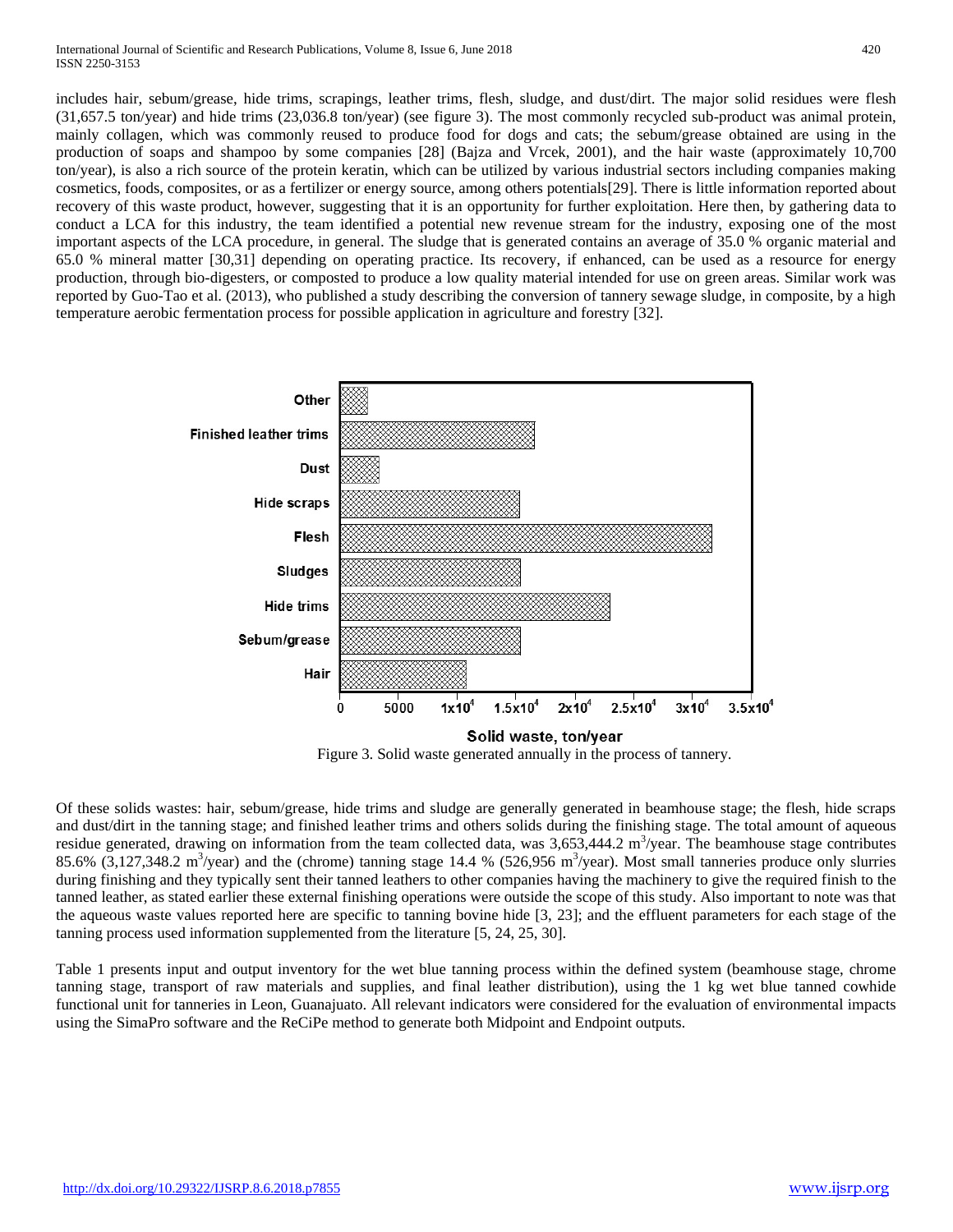|                                        |          | <b>Beamhouse</b> |                                      |          |      |
|----------------------------------------|----------|------------------|--------------------------------------|----------|------|
| <b>Inputs</b>                          | Quantity | Unit             | <b>Outputs</b>                       | Quantity | Unit |
| Salted hide                            | 1        | kg               | Hide ready to tan                    | 0.6128   | kg   |
| Water                                  | 19,2600  | L                | Waste water                          | 18.6822  | L    |
| Dithiocarbamate-compound (bactericide) | 0.0020   | kg               | Suspended solids                     | 0.3000   | kg   |
| Propylene glycol (surfactant)          | 0.0020   | kg               | Biological oxygen demand<br>0.1500   |          | kg   |
| Novozyme celluclast (Enzyme)           | 0.0100   | kg               | <b>Total nitrogen</b>                | 0.0350   | kg   |
| Sodium carbonate                       | 0.0050   | kg               | Sebum/grease                         | 0.0200   | kg   |
| Calcium oxide (lime)                   | 0.0400   | kg               | Chemical oxygen demand               | 0.4000   | kg   |
| Sodium sulfate, anhydrite              | 0.0200   | kg               | Sulfide                              | 0.0225   | kg   |
| Sodium sulfide                         | 0.0050   | kg               | Chlorides sulfates                   | 0.3750   | kg   |
| Ammonium sulfate                       | 0.0196   | kg               | Sulfates                             | 0.0500   | kg   |
| Sodium chloride                        | 1.0000   | kg               | Total dissolved solids               | 0.7500   | kg   |
| Electricity                            | 0.0430   | kWh              | Solid waste                          | 0.3872   | kg   |
|                                        |          | <b>Tanning</b>   |                                      |          |      |
| <b>Inputs</b>                          | Quantity | Unit             | <b>Outputs</b>                       | Quantity | Unit |
| Hide ready to tan                      | 0.6128   | kg               | Waste water                          | 3.2400   | L    |
| Water                                  | 3.2400   | L                | Suspended solids                     | 0.0250   | kg   |
| Sulfuric acid                          | 0.0171   | kg               | Biological oxygen demand             | 0.0175   | kg   |
| Sodium chloride                        | 0.1142   | kg               | Total nitrogen<br>0.0025             |          | kg   |
| Chromium oxide                         | 0.0685   | kg               | Sebum/grease                         | 0.0050   | kg   |
| Sodium bicarbonate                     | 0.0171   | kg               | Chromium III                         | 0.0125   | kg   |
| Dithiocarbamate-compound (bactericide) | 0.0011   | kg               | Chemical oxygen demand               | 0.0500   | kg   |
| Stage                                  | 0.0008   | pza              | Chlorides                            | 0.1500   | kg   |
| Electricity                            | 0.0172   | kWh              | Sulfates<br>0.1250                   |          | kg   |
|                                        |          |                  | Total dissolved solids               | 0.3000   | kg   |
|                                        |          |                  | Solid waste                          | 0.3020   | kg   |
|                                        |          |                  | Tanned hide                          | 0.3108   | kg   |
|                                        |          | <b>Transport</b> |                                      |          |      |
| <b>Inputs</b>                          | Quantity | Unit             | <b>Outputs</b>                       | Quantity | Unit |
| Transport of supplies (Beamhouse)      | 0.0135   | tkm              | Distributión tanned hide<br>0.0369   |          | tkm  |
| Transport of raw material              | 0.0949   | tkm              | Waste disposal (Beamhouse)<br>0.0046 |          |      |
| Transport of supplies (Tanning)        | 0.0444   | tkm              | Waste disposal (Tanning)             | 0.0052   | tkm  |

# **Table 1.** Inventory of inputs and outputs for wet blue tanning process

The results of the modeling by the ReCiPe Midpoint method, for estimation of environmental impacts in the 18 categories considered, are presented in table 2 and separated by the various stages. As seen here the beamhouse stage affects different categories: marine eutrophication at 0.035 kg N eq representing 93.04 % of the total amount; water consumption 0.025 m<sup>3</sup> (or 69.75% of the total consumption), climate change 0.403 kg  $CO_2$  eq (40.72% of total generated) and human toxicity 0.321 kg 1,4-DB eq (57.47% of total generated). The chrome tanning step has a major impact on depletion of metals 1.47 kg Fe eq (93.67% of total level), occupation of agricultural land 0.122 m<sup>2</sup>a (78.29% of total occupied), freshwater ecotoxicity 0.023kg 1,4-DB eq (74.36%) and 0.487 kg CO<sub>2</sub> eq driving climate change (49.27% of the total).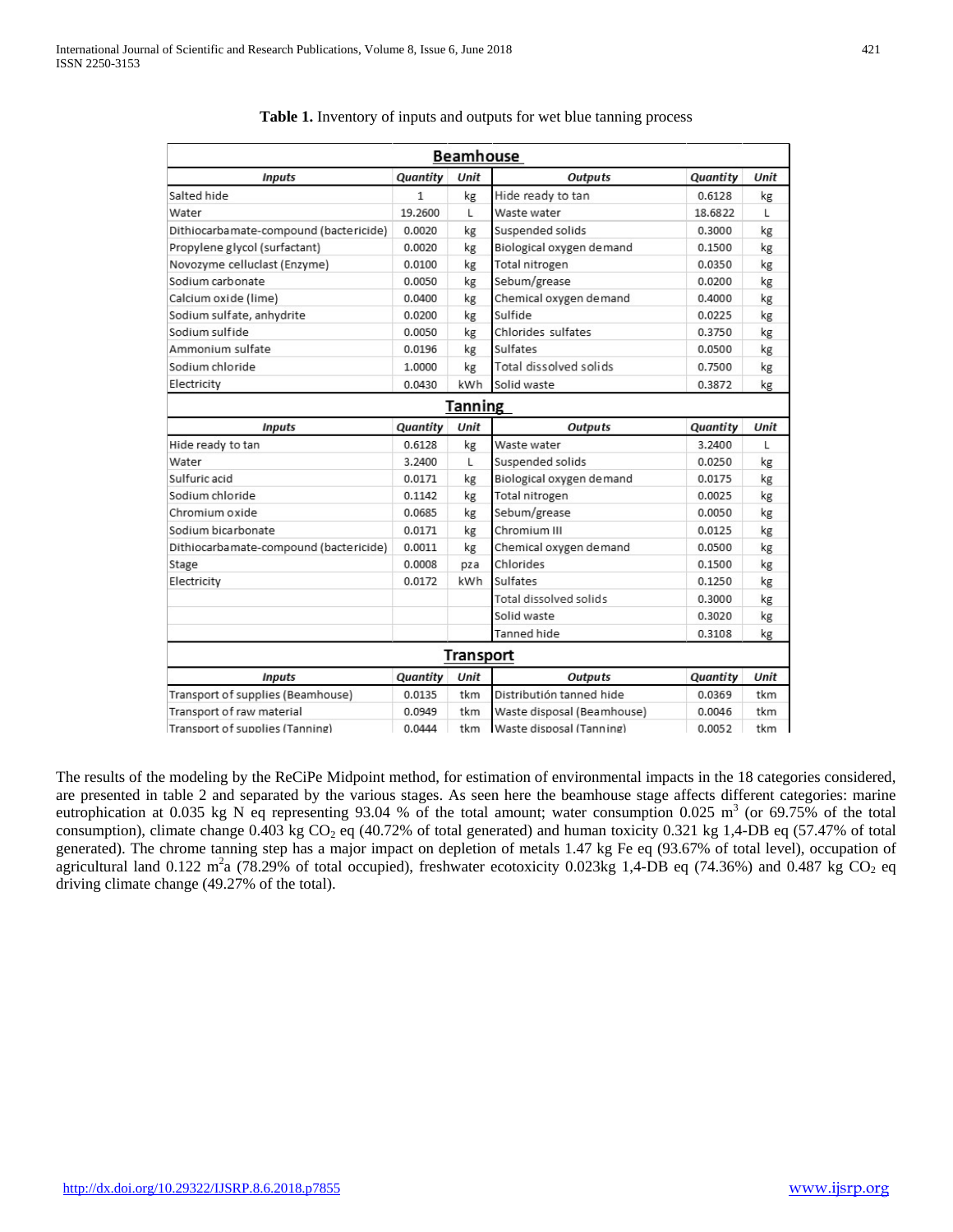| <b>Category of impact</b>       | Unit                  | <b>Total</b>   | <b>Beamhouse</b>      | <b>Tanning</b>        | <b>Transport of raw</b><br>material and supplies | <b>Distribution of</b><br>tanned hide |
|---------------------------------|-----------------------|----------------|-----------------------|-----------------------|--------------------------------------------------|---------------------------------------|
| Climate change                  | kg CO <sub>2</sub> eq | $9.89x10^{-1}$ | $4.03 \times 10^{-1}$ | $4.87 \times 10^{-1}$ | $7.97x10^{-2}$                                   | $1.92x10^{-2}$                        |
| Ozone depletion                 | $kg$ CFC $^{-11}$ eq  | $7.30x10^{-8}$ | $2.56x10^{-8}$        | $3.02x10^{-8}$        | $1.38x10^{-8}$                                   | $3.34x10^{-9}$                        |
| Terrestrial acidification       | kg SO <sub>2</sub> eq | $5.86x10^{-3}$ | $2.52x10^{-3}$        | $2.86x10^{-3}$        | $3.96x10^{-4}$                                   | $9.55x10^{-5}$                        |
| Freshwater eutrophication       | kg P eq               | $4.59x10^{-4}$ | $2.73 \times 10^{-4}$ | $1.75x10^{-4}$        | $8.83x10^{-6}$                                   | $2.13x10^{-6}$                        |
| Marine eutrophication           | kg N eq               | $3.78x10^{-2}$ | $3.52 \times 10^{-2}$ | $2.61x10^{-3}$        | $2.09x10^{-5}$                                   | $5.05 \times 10^{-6}$                 |
| Human toxicity                  | kg 1,4-DB eq          | $5.58x10^{-1}$ | $3.21x10^{-1}$        | $2.11x10^{-1}$        | $2.14x10^{-2}$                                   | $5.17x10^{-3}$                        |
| Photochemical oxidant formation | kg NMVOC              | $3.09x10^{-3}$ | $1.11x10^{-3}$        | $1.30x10^{-3}$        | $5.53 \times 10^{-4}$                            | $1.34x10^{-4}$                        |
| Particulate matter formation    | kg PM10 eq            | $2.76x10^{-3}$ | $1.22 \times 10^{-3}$ | $1.30x10^{-3}$        | $1.91x10^{-4}$                                   | $4.61x10^{-5}$                        |
| Terrestrial ecotoxicity         | $kg$ 1,4-DB eq        | $8.71x10^{-5}$ | $3.10x10^{-5}$        | $2.77x10^{-5}$        | $2.28x10^{-5}$                                   | $5.51x10^{-6}$                        |
| Freshwater ecotoxicity          | $kg$ 1,4-DB eq        | $3.03x10^{-2}$ | $7.28 \times 10^{-3}$ | $2.25x10^{-2}$        | $3.98x10^{-4}$                                   | $9.61 \times 10^{-5}$                 |
| Marine ecotoxicity              | $kg$ 1,4-DB eq        | $2.70x10^{-2}$ | $7.13 \times 10^{-3}$ | $1.92x10^{-2}$        | $5.01x10^{-4}$                                   | $1.21x10^{-4}$                        |
| Ionising radiation              | kBq $U^{235}$ eq      | $5.69x10^{-2}$ | $2.85x10^{-2}$        | $2.14x10^{-2}$        | $5.64 \times 10^{-3}$                            | $1.36x10^{-3}$                        |
| Agricultural land occupation    | m <sup>2</sup> a      | $1.56x10^{-1}$ | $3.25x10^{-2}$        | $1.22 \times 10^{-1}$ | $1.09x10^{-3}$                                   | $2.64x10^{-4}$                        |
| Urban land occupation           | m <sup>2</sup> a      | $1.62x10^{-2}$ | $4.42x10^{-3}$        | $8.41x10^{-3}$        | $2.69x10^{-3}$                                   | $6.49x10^{-4}$                        |
| Natural land transformation     | m <sup>2</sup>        | $1.75x10^{-4}$ | $5.98 \times 10^{-5}$ | $7.87 \times 10^{-5}$ | $2.96x10^{-5}$                                   | $7.16x10^{-6}$                        |
| Water depletion                 | m <sup>3</sup>        | $3.51x10^{-2}$ | $2.45x10^{-2}$        | $1.03x10^{-2}$        | $2.31x10^{-4}$                                   | $5.58x10^{-5}$                        |
| Metal depletion                 | kg Fe eq              | 1.57           | $9.43 \times 10^{-2}$ | 1.47                  | $4.13x10^{-3}$                                   | $9.97x10^{-4}$                        |
| Fossil depletion                | kg oil eq             | $2.45x10^{-1}$ | $1.03x10^{-1}$        | $1.07x10^{-1}$        | $2.80x10^{-2}$                                   | $6.77 \times 10^{-3}$                 |

| <b>Table 2.</b> Average environmental impacts obtained for the 18 categories evaluated by |  |
|-------------------------------------------------------------------------------------------|--|
| ReCiPe Midpoint analysis.                                                                 |  |

 *CO2* carbon dioxide; *eq*, equivalent; *CFC*, chlorofluorocarbon; SO2, sulfur dioxide; *P*, phosphorus; N, nitrogen; *DB*, dichlorobenzene; NMVOC, non-methane volatile organic compounds; PM10, particulate matter ≤10µm diameter; U235, uranio-235; *Fe*, iron;

The results of the ReCiPe Endpoint method modeling which assessed potential damage resulting from these two tannery stages are presented in table 3. Here the units of measurement were disability-adjusted life year (*DALY*), species.yr or cost. In environmental impact studies, *DALY* is a unit of measurement, extracted from the public health records, which relates the "years of potential life lost" due to a disability resulting from continuous exposure to a particular chemical substance in an industrial context versus humans not thus exposed; *species.yr,* measures the rate of known species per year that are lost due to exposure to environmental hazards from the activities under study, and cost (reported in US dollars) measures future, additional, costs for resource extraction to maintain the activity at its current level. As can be seen in table 3, the beamhouse stage impacts eutrophication of water suggesting a loss of  $1.22 \times 10^{-11}$  species.yr (or 59.53% of the total impact for this indicator), the tanning stage impacts the depletion of metals, a cost factor, by US\$0.105 dollar (93.67% of total impact in this indicator), material transport and, finally, tanned hide distribution (both in the category terrestrial ecotoxicity) at  $3.44 \times 10^{-12}$  species.yr (26.21% of total) and  $8.31 \times 10^{-13}$  species.yr (6.33% of total) respectively.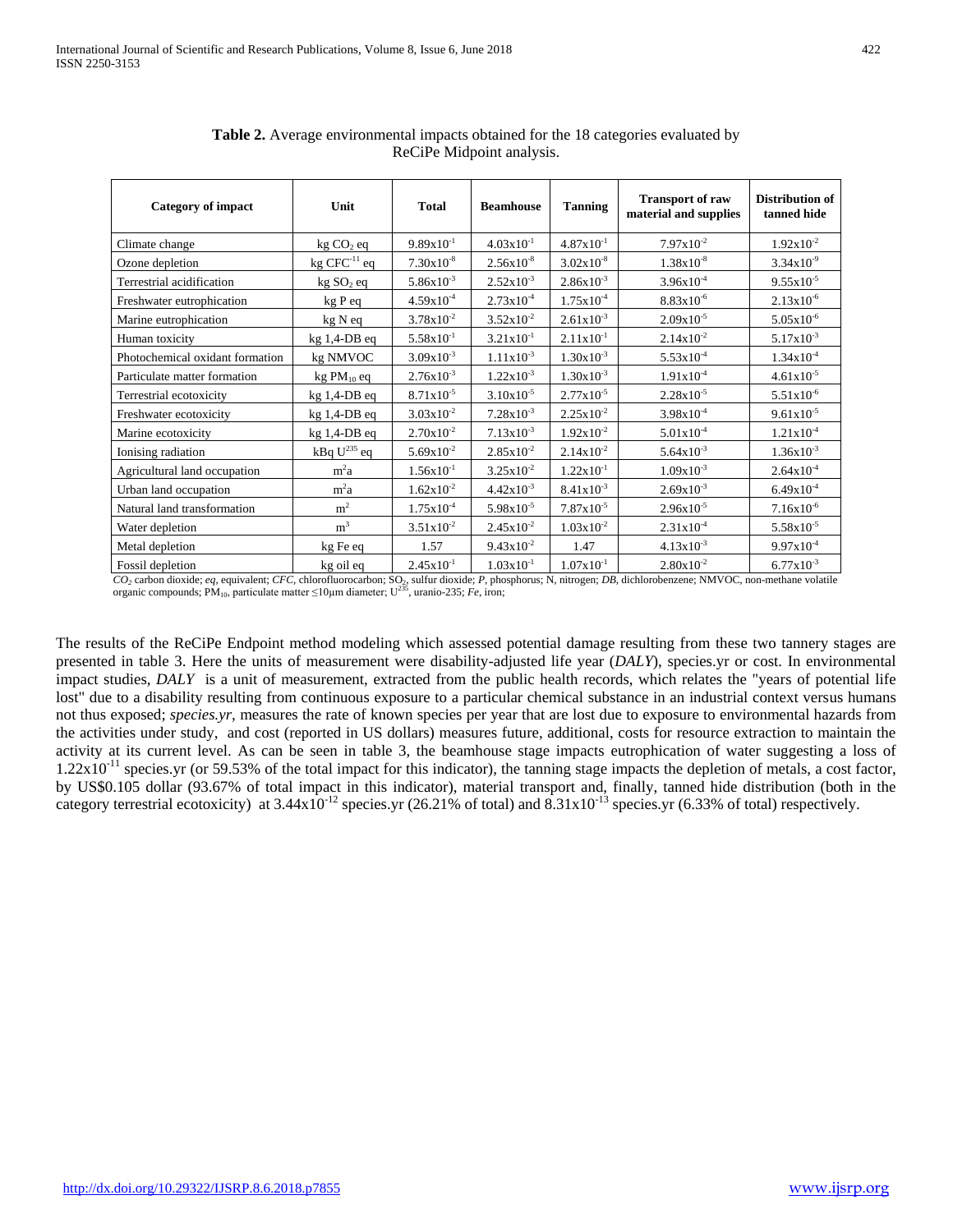| <b>Category of impact</b>       | Unit        | <b>Total</b>          | <b>Beamhouse</b>       | <b>Tanning</b>        | <b>Transport of raw</b><br>material and supplies | <b>Distribution</b><br>of tanned hide |
|---------------------------------|-------------|-----------------------|------------------------|-----------------------|--------------------------------------------------|---------------------------------------|
| Climate change human health     | <b>DALY</b> | $1.38x10^{-6}$        | $5.64 \times 10^{-7}$  | $6.82 \times 10^{-7}$ | $1.12x10^{-7}$                                   | $2.69x10^{-8}$                        |
| Ozone depletion                 | <b>DALY</b> | $1.93x10^{-10}$       | $6.94x10^{-11}$        | $7.87x10^{-11}$       | $3.65x10^{-11}$                                  | $8.82x10^{-12}$                       |
| Human toxicity                  | <b>DALY</b> | $3.90x10^{-7}$        | $2.24x10^{-7}$         | $1.47 \times 10^{-7}$ | $1.50x10^{-8}$                                   | $3.62x10^{-9}$                        |
| Photochemical oxidant formation | <b>DALY</b> | $1.21x10^{-10}$       | $4.32x10^{-11}$        | $5.05x10^{-11}$       | $2.16x10^{-11}$                                  | $5.21x10^{-12}$                       |
| Particulate matter formation    | <b>DALY</b> | $7.17 \times 10^{-7}$ | $3.16x10^{-7}$         | $3.39x10^{-7}$        | $4.96x10^{-8}$                                   | $1.20x10^{-8}$                        |
| Ionising radiation              | <b>DALY</b> | $9.32x10^{-10}$       | $4.67x10^{-10}$        | $3.51x10^{-10}$       | $9.25x10^{-11}$                                  | $2.23x10^{-11}$                       |
| Climate change ecosystems       | species.yr  | $7.84 \times 10^{-9}$ | $3.19x10^{-9}$         | $3.86x10^{-9}$        | $6.32x10^{-10}$                                  | $1.53x10^{-10}$                       |
| Terrestrial acidification       | species.yr  | $3.40x10^{-11}$       | $1.46x10^{-11}$        | $1.66x10^{-11}$       | $2.30x10^{-12}$                                  | $5.54x10^{-13}$                       |
| Freshwater eutrophication       | species.yr  | $2.04x10^{-11}$       | $1.22x10^{-11}$        | $7.78x10^{-12}$       | $3.93x10^{-13}$                                  | $9.50x10^{-14}$                       |
| Terrestrial ecotoxicity         | species.yr  | $1.31x10^{-11}$       | $4.67x10^{-12}$        | $4.18x10^{-12}$       | $3.44 \times 10^{-12}$                           | $8.31x10^{-13}$                       |
| Freshwater ecotoxicity          | species.yr  | $2.61x10^{-11}$       | $6.25 \times 10^{-12}$ | $1.94x10^{-11}$       | $3.42x10^{-13}$                                  | $8.25x10^{-14}$                       |
| Marine ecotoxicity              | species.yr  | $4.75x10^{-12}$       | $1.26x10^{-12}$        | $3.38x10^{-12}$       | $8.82x10^{-14}$                                  | $2.13x10^{-14}$                       |
| Agricultural land occupation    | species.yr  | $1.87 \times 10^{-9}$ | $3.91x10^{-10}$        | $1.46x10^{-9}$        | $1.33x10^{-11}$                                  | $3.22 \times 10^{-12}$                |
| Urban land occupation           | species.yr  | $3.35x10^{-10}$       | $9.15x10^{-11}$        | $1.74x10^{-10}$       | $5.57x10^{-11}$                                  | $1.34x10^{-11}$                       |
| Natural land transformation     | species.yr  | $3.04x10^{-10}$       | $1.06x10^{-10}$        | $1.34x10^{-10}$       | $5.13x10^{-11}$                                  | $1.24x10^{-11}$                       |
| Metal depletion                 | \$          | $1.12 \times 10^{-1}$ | $6.75x10^{-3}$         | $1.05x10^{-1}$        | $2.95x10^{-4}$                                   | $7.12x10^{-5}$                        |
| Fossil depletion                | \$          | $4.05 \times 10^{-2}$ | $1.71x10^{-2}$         | $1.77 \times 10^{-2}$ | $4.63x10^{-3}$                                   | $1.12x10^{-3}$                        |

**Table 3.** Average environmental impacts obtained for the 18 categories evaluated by ReCiPe Endpoint analysis.

Figure 4 graphically presents the contribution of each process stage on cumulative environmental indicators focusing on human health, ecosystems effect and resource depletion for the LCA study. As seen, the chrome tanning stage has the greatest impact on the three indicators: 46.89%, 54.42% and 80.43% respectively, while the beamhouse stage contributed 44.33%, 36.56% and 15.56%, respectively. Materials transport had lower impact indicated by values less than 10%, while final distribution of leather had the lowest impact at about 2% in each of the three indicators.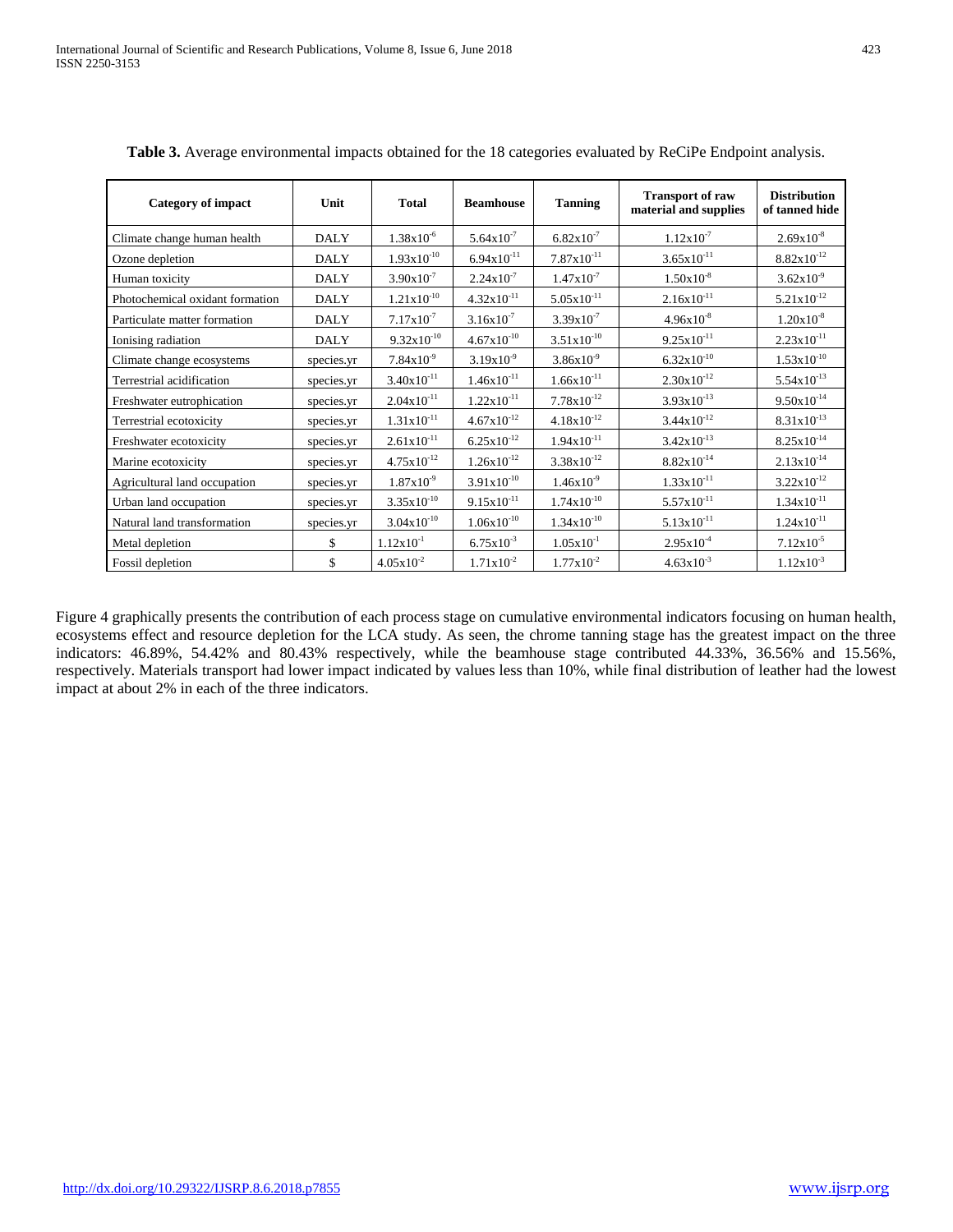

Method: ReCiPe Endpoint (H) V1.13 / World ReCiPe H/H / Damage evaluation **Figure 4.** Damage assessment indicators categorized as effects on human health, ecosystems and resource depletion.

# *A. Significant issues*

 Significant issues of a product refer to the processes, materials or emissions that generate the greatest potential environmental impact during the life cycle within its defined system limits. Generally, the LCI results of both the beamhouse and chrome tanning stages had significant environmental impacts in several categories. For the beamhouse stage significant impact were in the categories: eutrophication of marine and fresh water, water depletion and human toxicity, caused by the materials used in the processes, particularly the large volume of water. The main effects of chromium tanning stage were with metals depletion through the use of chromium salts, depletion of agricultural land, fresh water eco-toxicity, and urban land occupation. Transportation makes no significant contribution in any of the impact categories when compared to the other process stages. Note that the transportation of solid wastes, mostly an organic waste, was dumped locally into Leon's landfill sites. Finally, no significant contributions were observed for the final leather distribution step either. Typically, distribution of tanned leather was done on (returnable) wooden pallets or in wooden containers, that were carried in freight vans, an average distance of less than 50 km.

## *B. Study limitations*

 Limitations to this LCA study are primarily related to the lack of information. Due to the reluctance of most tanners to respond, some of the assumptions that have been made, and the use of international databases to represent the processes studied in the life cycle of wet blue tanning within Leon, Guanajuato could have somewhat skewed the results.

This LCA study focused only on the beamhouse, and chrome tanning stages within a typical local tannery, transport of raw materials and supplies to the tannery, and transportation employed to bring the tanned leather to finishers. It does not evaluate hide finishing activities since little of the relevant data about different types of finishing processes for tanned leather could be obtained from the tanneries studied. The team found that because of the widely varying uses for the wet blue tanned leather, that most of the interviewed tanneries (about 60%) do not perform their own finishing activities.

Materials and manufacturing inputs to provide packaging or containers for raw materials and supplies or for the distribution of the tanned leather to the end user were also not included due to the scope limitations of the study. The team also assumed that the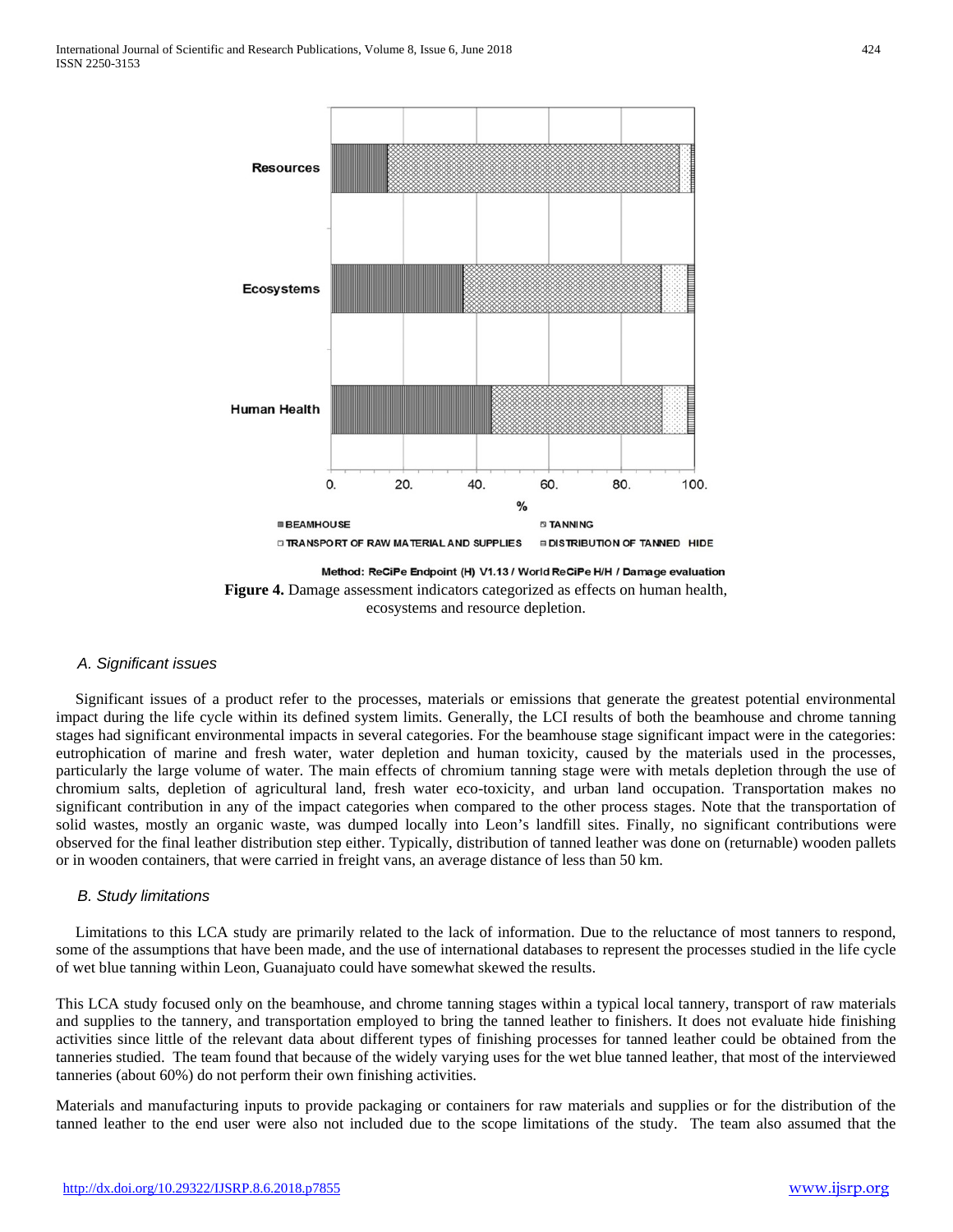suppliers (not including hides/skins) used by the two internal stages come from an average distance of 124 km and 50 km respectively during material transport analyses.

A general measure of electrical energy consumption was developed from an average energy consumption rating for each machine within each stage and then multiplied by the number of each machine type and average hours of operation they were used during each process stage.

It was assumed that wastewater is discharged directly into municipal sewers. More than 90% of the companies who responded reported do not have wastewater treatment systems within their plants.

The team treated all reported waste materials as bio-solids which were then carried to municipal dumps. All of the survey responders only reported organic waste from the leather processes while no inorganic residues were reported.

During the product distribution stage, it was assumed that all production leather was placed in/on wooden containers/pallets, capable of handling 1.3 ton of leather and transported in freight vans with capacities of 3.5 to 7.5 tons. The tanned leather was carried an average distance was 50 km.

# IV. CONCLUSIONS AND RECOMMENDATIONS

 Both, the beamhouse as well as the wet blue (chrome) tanning stages have areas of opportunity to provide environmental performance improvements. The LCA suggested that tanneries should study means to optimize their level of inputs and sources of raw materials, improve their recovery of waste by developing recycling activities, including reuse, recovery and reduction. Specific recommendations that were observed include:

- Studying and employing means to reduce the water used (particularly during the beamhouse stage). Tanneries are encouraged to develop techniques to allow water reuse in the process to directly decrease water stress in their area of operation. It is also advisable that they perform effluent treatment processes on site to better prepare their wastewater streams for discharge. These steps should reduce potential eutrophication impacts on fresh- or marine-water bodies caused by the discharge of the untreated reactive and organic pollutants they contain.
- Solid wastes that are generated, including flesh, sebum/grease, hide trims, hair and sludge, could be successfully recycled (valorization). By recycling potentially valuable materials into beneficial uses industrial sustainability in this and other industrial sectors of the Mexico economy will increase.
- Transportation of raw materials and inputs to the production site can be a significant ecotoxin for the earth, especially when considering the impact of imported materials and their extended travel distances. Efforts should be studied to reduce industrial dependence of materials sourced far away from León.
- Finally, as the distribution of wet blue tanned leathers is mostly local, this step was found to have little impact on the environmental categories that were evaluated, but may benefit from the use of reusable plastic or metal pallets or boxes during transport.

## ACKNOWLEDGMENT

 The authors acknowledge the key beneficial support from project #263182 in 2015-01 that was provided by a SEMARNAT-CONACYT Fund.

 The authors also acknowledge Dr. Richard R. Lindeke, Professor Emeritus, University of Minnesota Duluth and Peace Corps Mexico Volunteer at CIATEC, for its contributions to this paper.

#### **REFERENCES**

[1] INEGI (Instituto Nacional de Estadística y Geografía). (2017). Directorio Estadístico Nacional de Unidades Económicas. [National Statistical Directory of Economic

Units]. [www.beta.inegi.org.mx/app/mapa/denue/.](http://www.beta.inegi.org.mx/app/mapa/denue/) Accessed May 2017.

- [2] INE (Instituto Nacional de Ecología). (1999). *Manual de procedimientos para el manejo adecuado de los residuos de curtiduría*. [Manual of procedures for the proper handling of tannery waste]. Instituto Nacional de Ecología- SEMARNAP. Primera edición, México, D.F., Nov 1999.
- [3] UNEP (United Nations Environment Programme). (1996). Cleaner production in leather tanning. 1a Edition, United Nations Environment Programme, Industry and Environment. Paris, France.
- [4] A.M. Alzate-Tejada, O.L. Tobón-Mejía. (2004). *Manual Ambiental Sectorial: Proyecto Gestión Ambiental en el Industria de Curtiembre en Colombia*. [Sectorial Environmental Handbook: Environmental Management Project in the Tannery Industry in Colombia]. Colombia: Centro Nacional de Producción Más Limpia.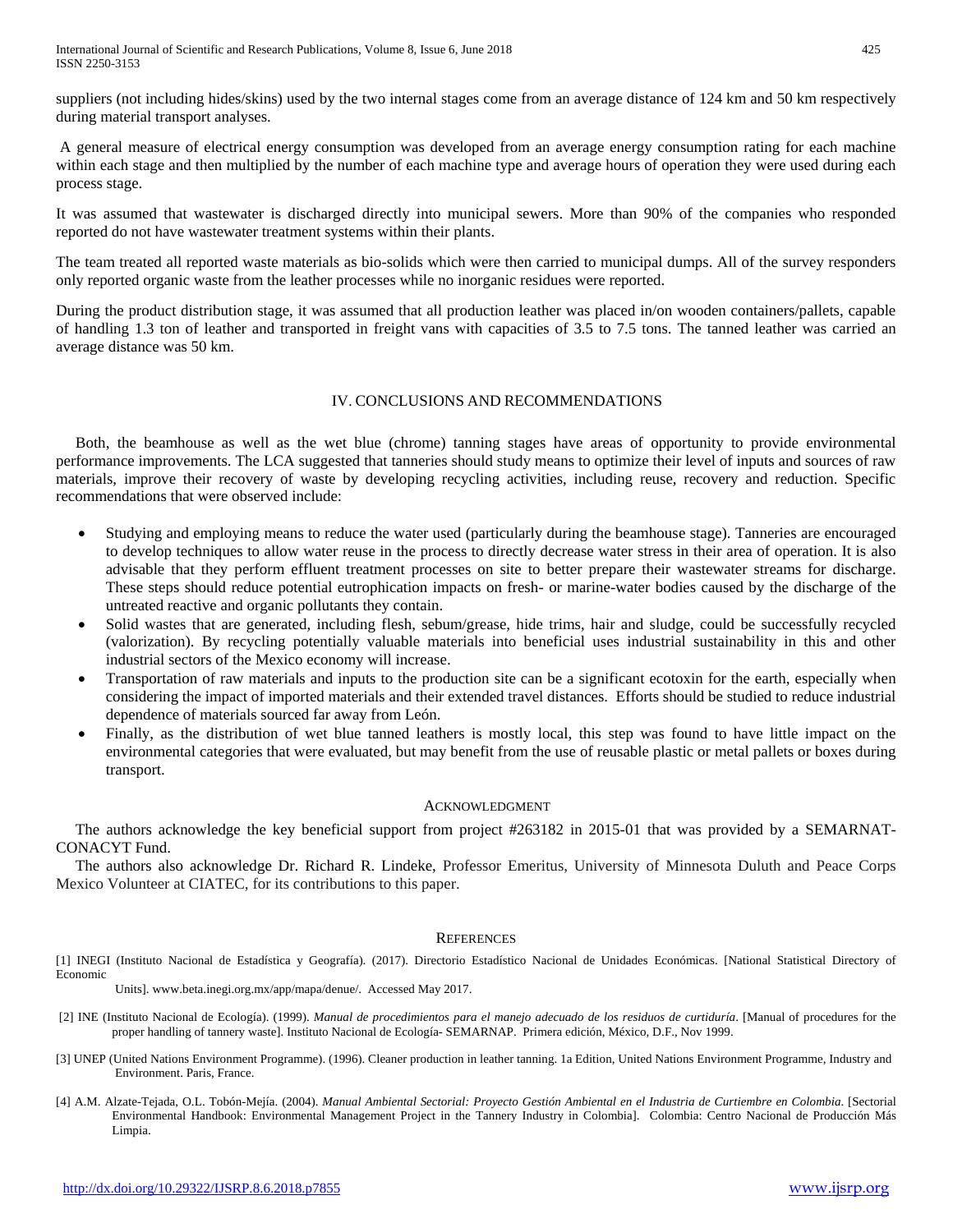- [5] CEPIS (Centro Panamericano de Ingenieria Sanitaria y Ciencias del Ambiente). (1993). *Guía técnica para la minimización de residuos curtiembres*. [Technical guide for the minimization of tanneries waste]. Auspiciado por la Agencia Alemana de Cooperación Técnica. Lima, Perú.
- [6] V. Dandira, K. Mugwindiri and T. Chikuku. (2012). A cleaner production exercise of a leather manufacturing company: a Zimbabwean experience. *International Journal of Scientific and Tecnology Researc,* 1(11):97-101.
- [7] R. Laurenti, M. Redwood, R. Puig and B. Frostell. Measuring the environmental footprint of leather processing technologies. (2016). *Journal of Industrial Ecology*. In press.
- [8] M.E. Bautista, L. Pérez, M.T. García, S. Cuadros, and A. Marsal. (2015). Valorization of tannery wastes: lipoamino acid surfactant mixtures from the protein fraction of process wastewater. *Chemical Engineering Journal,* 262: 399–408.
- [9] J. Jing Hu, Z. Xiao, W. Deng, M. Wang and S. Ma. (2011). Ecological utilization of leather tannery waste with circular economy model. *Journal of Cleaner Production,* 19:221-228.
- [10] V. J. Sundar, A. Gnanamani, C. Muralidharan, N. K. Chandrababu and A.S. Mandal. (2011). Recovery and utilization of proteinous wastes of leather making:

a review. *Rev. Environ Sci Biotechnol*, 10:151-163

- [11] USEPA (United States Environmental Protection Agency). (1978). Assessment of potential toxic releases from leather industry dyeing operations. U.S. EPA Industrial Enviro. Research Lab., Cincinnati, USA. www.epa.gov. Accessed January 2017.
- [12] M. Goedkoop, R. Heijungs, M. Huijbregts, A. de Schryver, and J. Struijs. (2009). ReCiPe 2008: A life cycle impact assessment method which comprises harmonised category indicators at the midpoint and the endpoint level. *Ministerie van VROM Rijnstraat*[. www.vrom.nl.](http://www.vrom.nl/) Accessed May 2017.
- [13] ISO (International Standard Organization). (2006a). ISO 14040:2006. *Environmental management-life cycle assessment-principles and framework*. Second edition, July 2006
- [14] ISO (International Standard Organization). (2006b). ISO 14044:2006: *Environmental management-Life cycle assessment-Requeriments and guidelines*. First edition, July 2006.
- [15] A. Aranda-Usón, I. Zabalza-Bribián, A. Martínez-Gracia, A. Valero-Delgado, and S. Scarpellini . (2006). *El análisis del ciclo de vida como herramienta de gestión empresarial.* [The life cycle analysis as a business management tool]. España: Fundación Confemetal.
- [16] C. Zia-Uddin, J. Ariful-Islam, and P. Hira- Lal. (2015). Comparative evaluation of environmental impact of leather process using LCA methodology. Paper present at International Conference on Mechanical Engineering and Renewable Energy, 26-29 November, Chittagong, Bangladesh.
- [17] F. Brugnoli, and I. Král. (2012). Life cycle assessment, carbon footprint in leather processing. Eighteenth sesion of leather and leather products industry panel. *United Nations Industrial Development Organization*, 01-05 september, Shanghai, China.
- [18] T. Daddi, B. Nucci, and F. Iraldo. (2015). Enhancing the adoption of life cycle assessment by small and medium enterprises grouped in an industrial cluster. *Application and implementation* 20(5):1199-1211.
- [19] K. Cooman, M. Galardo, J. Nieto, and C. Bornhard. (2003). Tannery waswater characterization and toxicity effects on Daphnia spp. *Environ Toxicol* 18(1): 45-51.
- [20] X. Xu, G. Baquero, R. Puig, J. Shi, J. Sang and W. Lin. (2015). Carbon footprint and toxicity indicators of alternative chromium-free tanning in China. *JALCA* 110:130-138.
- [21] M. Puccini, M. Seggiani, D. Castiello, and S. Vitolo. (2014). Sustainability in process innovation: development of a green tanning process supported by LCA methodology. *JALCA 109*:110-116.
- [22] B.R. Ranón-Méndez, C. Bornhardt, and G. Vidal. (2004). Towards a cleaner production in developing countries: a case study in a Chilean tannery. *Waste Manag Res 22*:131-141.
- [23] J. Buljan, and I. Král. (2015). The framework for sustainable leather manufacture. United Nations Industrial Development Organization 1-209
- [24] IUE (International Union of Environment) Commission. (2008). *IUE Document on recent developments in cleaner production and environment protection in world leather sector.* Tamil Nadu, India[. www.iultcs.org/environment-iue.php.](http://www.iultcs.org/environment-iue.php) Accessed May 2017.
- [25]IFC (International Finance Corporation). (2007). Environmental, health and safety guidelines for tanning and leather finishing. [http://www.ifc.org/wps/wcm/connect/de6c3d00488556f2bb14fb6a6515bb18/Final++Tanning+and+Leather+Finishing.pdf?MOD=AJPERES.](http://www.ifc.org/wps/wcm/connect/de6c3d00488556f2bb14fb6a6515bb18/Final++Tanning+and+Leather+Finishing.pdf?MOD=AJPERES) Accessed May 2017
- [26] K.Joseph, and N. Nithya. (2009). Material flows in the life cycle of leather. *Journal of Cleaner Production* 17: 676-682.
- [27] J. Kanagaraj, K.C. Velappan, N. K. Chandra-Babu, and S. Sadulla. (2006). Solid wastes generation in the leather industry and its utilization for cleaner environment-A review. *Journal of Scientific and Industrial Research* 65:541-548.
- [28] Z. Bajza, and V. Vrcek. (2001). Thermal and enzymatic recovering of proteins from untanned leather waste. *Waste Management* 21(1): 79-84.
- [29] K. Chojnacka, H. Górecka, I. Michalak, and H. Górecki. (2011). A review: valorization of keratinous materials. *Waste Biomass Valor 2*:317-321.
- [30] J. Salmerón. (1995). *Generación y tramiento de residuos en la industria del curtido de Valencia.* [Generation and treatment of waste in the Valencia tanning industry]. Confederación Empresarial Valenciana.
- [31] S. Sampathkumar, and J. Buljan. (2001). Composting of tannery sludge. United Nations Industrial Development Organization. Regional programme for